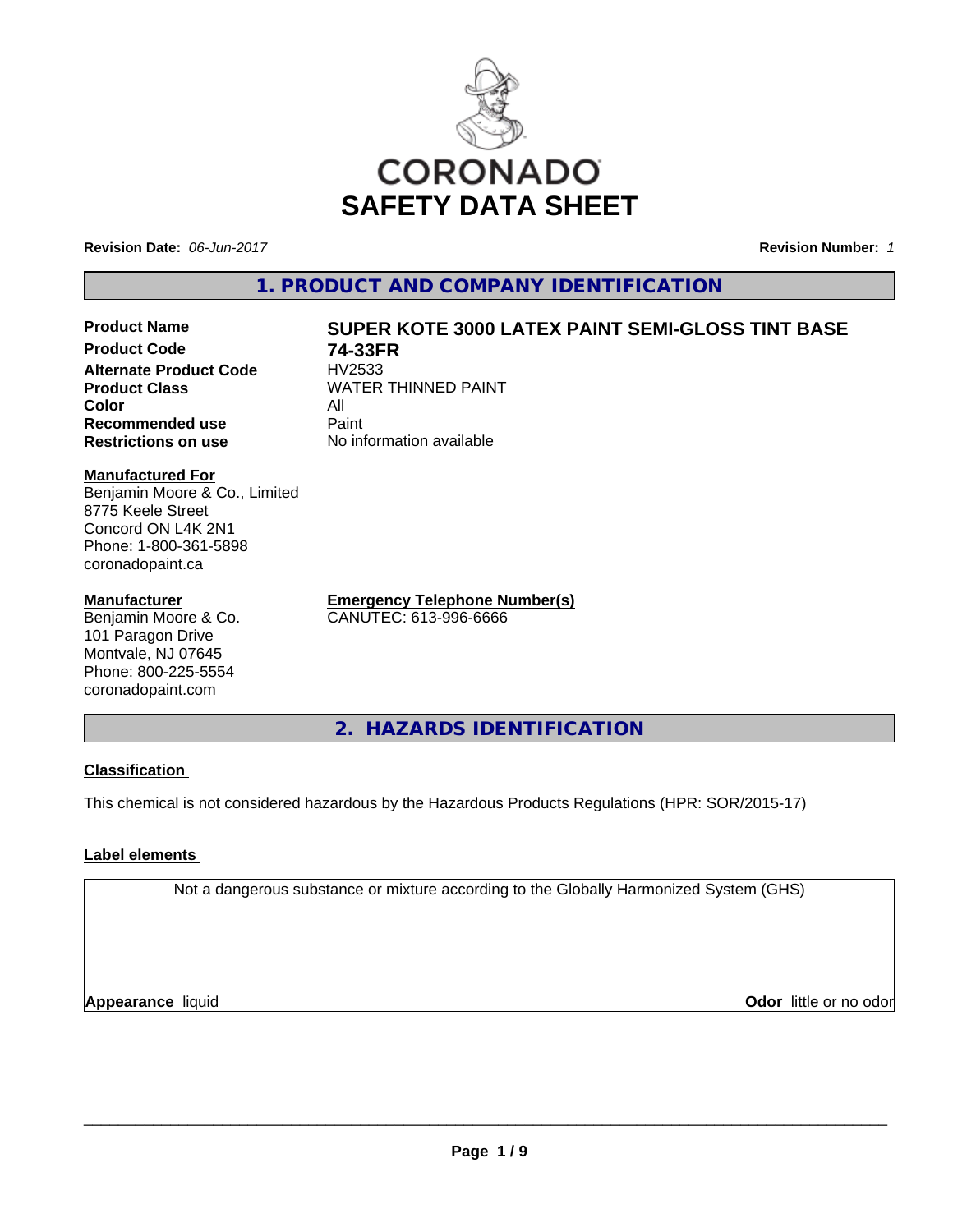#### **Other information**

No information available

# **3. COMPOSITION INFORMATION ON COMPONENTS**

\_\_\_\_\_\_\_\_\_\_\_\_\_\_\_\_\_\_\_\_\_\_\_\_\_\_\_\_\_\_\_\_\_\_\_\_\_\_\_\_\_\_\_\_\_\_\_\_\_\_\_\_\_\_\_\_\_\_\_\_\_\_\_\_\_\_\_\_\_\_\_\_\_\_\_\_\_\_\_\_\_\_\_\_\_\_\_\_\_\_\_\_\_

| <b>Chemical Name</b>                                                         | <b>CAS-No</b> | Weight % (max) |
|------------------------------------------------------------------------------|---------------|----------------|
| Titanium dioxide                                                             | 13463-67-7    | $10 - 30%$     |
| Kaolin                                                                       | 1332-58-7     | $-5%$          |
| Propanoic acid, 2-methyl-, monoester with<br>2,2,4-trimethyl-1,3-pentanediol | 25265-77-4    | $-5%$          |

|                                        | 4. FIRST AID MEASURES                                                                                    |  |  |
|----------------------------------------|----------------------------------------------------------------------------------------------------------|--|--|
| <b>General Advice</b>                  | No hazards which require special first aid measures.                                                     |  |  |
| <b>Eye Contact</b>                     | Rinse thoroughly with plenty of water for at least 15<br>minutes and consult a physician.                |  |  |
| <b>Skin Contact</b>                    | Wash off immediately with soap and plenty of water while<br>removing all contaminated clothes and shoes. |  |  |
| <b>Inhalation</b>                      | Move to fresh air. If symptoms persist, call a physician.                                                |  |  |
| Ingestion                              | Clean mouth with water and afterwards drink plenty of<br>water. Consult a physician if necessary.        |  |  |
| <b>Most Important Symptoms/Effects</b> | None known.                                                                                              |  |  |
| <b>Notes To Physician</b>              | Treat symptomatically.                                                                                   |  |  |

**5. FIRE-FIGHTING MEASURES**

| Use extinguishing measures that are appropriate to local<br>circumstances and the surrounding environment.                                   |
|----------------------------------------------------------------------------------------------------------------------------------------------|
| As in any fire, wear self-contained breathing apparatus<br>pressure-demand, MSHA/NIOSH (approved or equivalent)<br>and full protective gear. |
| Closed containers may rupture if exposed to fire or<br>extreme heat.                                                                         |
| No.                                                                                                                                          |
| No.                                                                                                                                          |
| Not applicable<br>Not applicable                                                                                                             |
|                                                                                                                                              |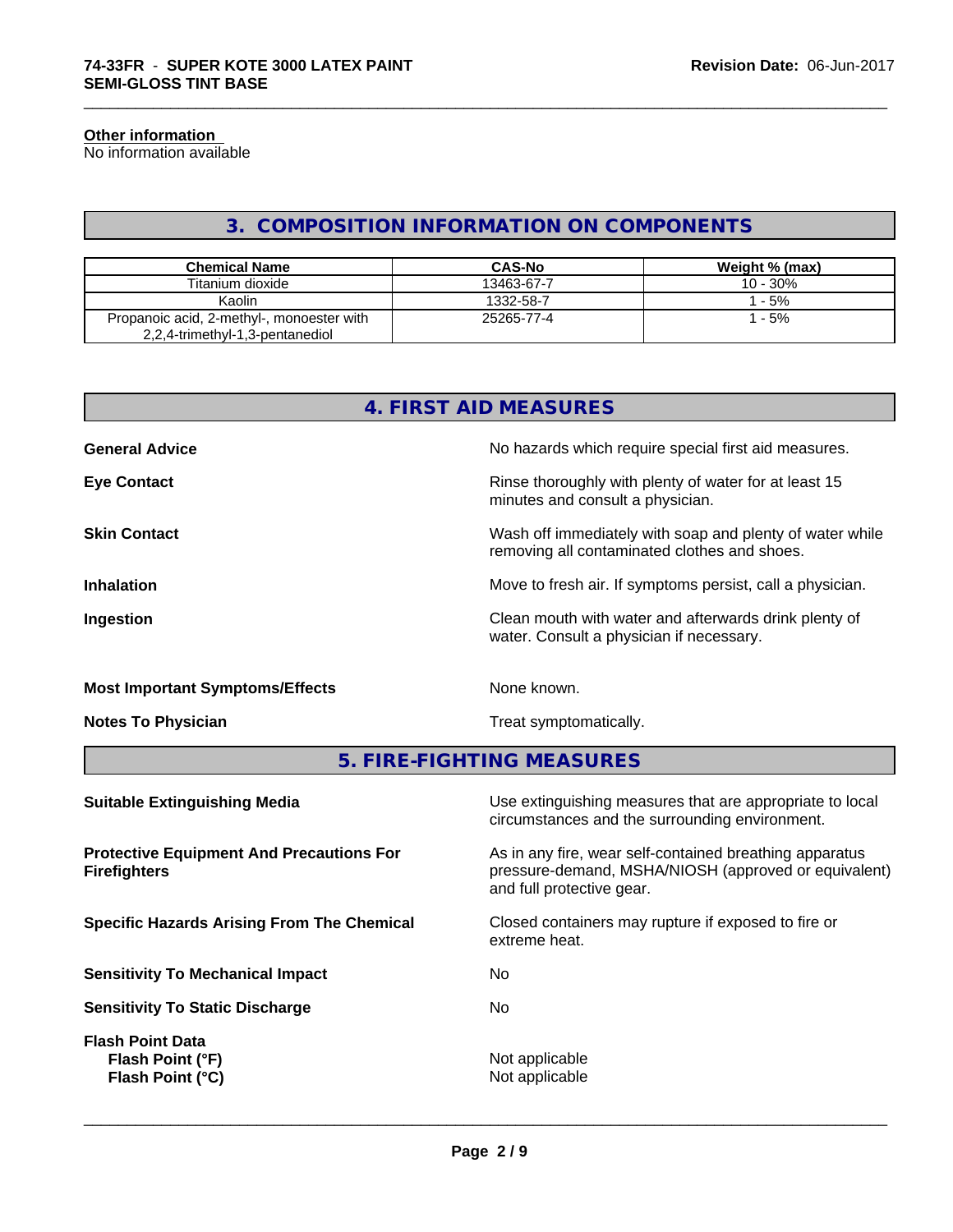| <b>NFPA</b><br>Health: 1                                     | <b>Flammability: 0</b> | <b>Instability: 0</b>            | <b>Special: Not Applicable</b> |
|--------------------------------------------------------------|------------------------|----------------------------------|--------------------------------|
| <b>Lower Explosion Limit</b><br><b>Upper Explosion Limit</b> |                        | Not applicable<br>Not applicable |                                |
| <b>Flammability Limits In Air</b>                            |                        |                                  |                                |
| <b>Flash Point Method</b>                                    | Not applicable         |                                  |                                |
|                                                              |                        |                                  |                                |

\_\_\_\_\_\_\_\_\_\_\_\_\_\_\_\_\_\_\_\_\_\_\_\_\_\_\_\_\_\_\_\_\_\_\_\_\_\_\_\_\_\_\_\_\_\_\_\_\_\_\_\_\_\_\_\_\_\_\_\_\_\_\_\_\_\_\_\_\_\_\_\_\_\_\_\_\_\_\_\_\_\_\_\_\_\_\_\_\_\_\_\_\_

#### **NFPA Legend**

- 0 Not Hazardous
- 1 Slightly
- 2 Moderate
- 3 High
- 4 Severe

*The ratings assigned are only suggested ratings, the contractor/employer has ultimate responsibilities for NFPA ratings where this system is used.*

*Additional information regarding the NFPA rating system is available from the National Fire Protection Agency (NFPA) at www.nfpa.org.*

# **6. ACCIDENTAL RELEASE MEASURES**

**Personal Precautions Avoid contact with skin, eyes and clothing. Ensure** Avoid contact with skin, eyes and clothing. Ensure adequate ventilation.

**Other Information Discription Prevent further leakage or spillage if safe to do so.** 

**Environmental Precautions** See Section 12 for additional Ecological Information.

**Methods For Clean-Up Example 20 All 20 All 20 All 20 Soak up with inert absorbent material. Sweep up and** shovel into suitable containers for disposal.

**7. HANDLING AND STORAGE**

**Handling Handling Avoid contact with skin, eyes and clothing. Avoid breathing** vapors, spray mists or sanding dust. In case of insufficient ventilation, wear suitable respiratory equipment.

**Storage Keep container tightly closed. Keep out of the reach of Keep** container tightly closed. Keep out of the reach of children.

**Incompatible Materials Incompatible Materials No information available** 

 $\overline{\phantom{a}}$  ,  $\overline{\phantom{a}}$  ,  $\overline{\phantom{a}}$  ,  $\overline{\phantom{a}}$  ,  $\overline{\phantom{a}}$  ,  $\overline{\phantom{a}}$  ,  $\overline{\phantom{a}}$  ,  $\overline{\phantom{a}}$  ,  $\overline{\phantom{a}}$  ,  $\overline{\phantom{a}}$  ,  $\overline{\phantom{a}}$  ,  $\overline{\phantom{a}}$  ,  $\overline{\phantom{a}}$  ,  $\overline{\phantom{a}}$  ,  $\overline{\phantom{a}}$  ,  $\overline{\phantom{a}}$ 

# **8. EXPOSURE CONTROLS/PERSONAL PROTECTION**

#### **Exposure Limits**

*No exposure limits have been established for this product.*

| <b>Chemical Name</b> | ACGIH                    | Alberta           | <b>British Columbia</b>                       | Ontario                   | Quebec                      |
|----------------------|--------------------------|-------------------|-----------------------------------------------|---------------------------|-----------------------------|
| Titanium dioxide     | 10 mg/m $3$ - TWA        | 10 mg/m $3$ - TWA | 10 mg/m $3$ - TWA<br>$3 \text{ ma/m}^3$ - TWA | 10 mg/m $3$ - TWA         | $10 \text{ mg/m}^3$ - TWAEV |
| Kaolin               | $2 \text{ ma/m}^3$ - TWA | 2 ma/m³ - TWA     | 2 ma/m <sup>3</sup> - TWA                     | 2 ma/m <sup>3</sup> - TWA | 5 mg/m <sup>3</sup> - TWAEV |
| Logand               |                          |                   |                                               |                           |                             |

**Legend**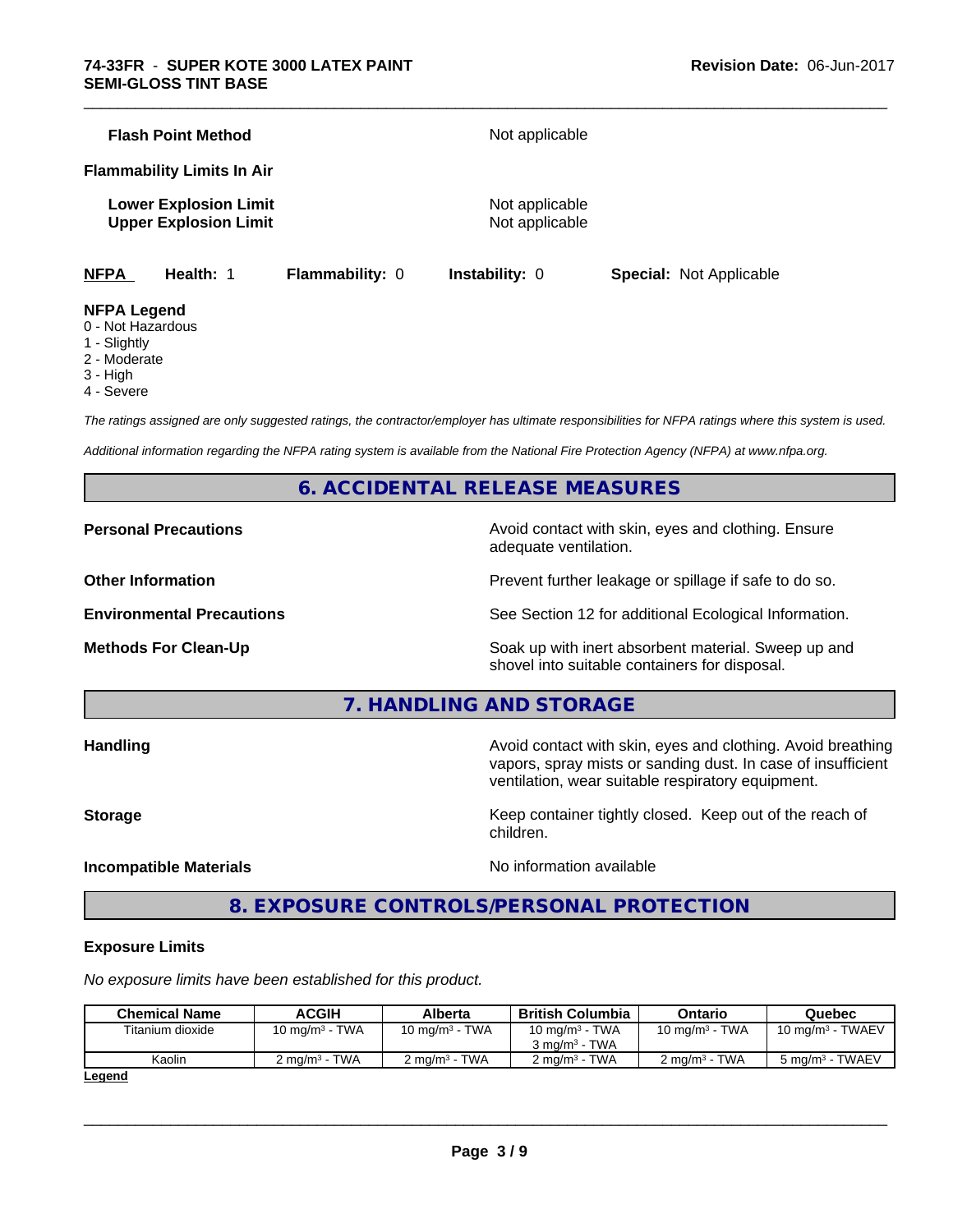ACGIH - American Conference of Governmental Industrial Hygienists Alberta - Alberta Occupational Exposure Limits British Columbia - British Columbia Occupational Exposure Limits Ontario - Ontario Occupational Exposure Limits Quebec - Quebec Occupational Exposure Limits N/E - Not established

**Personal Protective Equipment**

**Engineering Measures Engineering Measures Engineering Measures Ensure adequate ventilation, especially in confined areas.** 

**Eye/Face Protection Safety glasses with side-shields. Skin Protection Protection Protective gloves and impervious clothing. Respiratory Protection In case of insufficient ventilation wear suitable respiratory** equipment.

**Hygiene Measures Avoid contact with skin, eyes and clothing. Remove and Avoid contact with skin, eyes and clothing. Remove and Avoid contact with skin, eyes and clothing. Remove and** wash contaminated clothing before re-use. Wash thoroughly after handling.

# **9. PHYSICAL AND CHEMICAL PROPERTIES**

**Appearance** liquid **Odor** little or no odor **Odor Threshold** No information available **Density (Ibs/gal)** 8.95 - 10.05<br> **Specific Gravity** 1.19 - 1.21 **Specific Gravity pH pH**  $\blacksquare$ **Viscosity (cps)** No information available **Solubility No information available No information available Water Solubility No information available No information available Evaporation Rate No information available No information available Vapor Pressure** No information available No information available **Vapor Density No information available** No information available **Wt. % Solids** 35 - 45 **Vol. % Solids** 25 - 35 **Wt. % Volatiles** 55 - 65 **Vol. % Volatiles** 65 - 75 **VOC Regulatory Limit (g/L)** < 100 **Boiling Point (°F)** 212 **Boiling Point (°C)** 100 **Freezing Point (°F)** 32 **Freezing Point (°C)** 0 **Flash Point (°F)** Not applicable **Flash Point (°C)** Not applicable **Flash Point Method** Not applicable **Flammability (solid, gas)** Not applicable **Upper Explosion Limit**<br> **Lower Explosion Limit**<br> **Lower Explosion Limit Lower Explosion Limit Autoignition Temperature (°F)** No information available **Autoignition Temperature (°C)** No information available **Decomposition Temperature (°F)** No information available **Decomposition Temperature (°C)** No information available **Partition Coefficient (n-octanol/water)** No information available

 $\overline{\phantom{a}}$  ,  $\overline{\phantom{a}}$  ,  $\overline{\phantom{a}}$  ,  $\overline{\phantom{a}}$  ,  $\overline{\phantom{a}}$  ,  $\overline{\phantom{a}}$  ,  $\overline{\phantom{a}}$  ,  $\overline{\phantom{a}}$  ,  $\overline{\phantom{a}}$  ,  $\overline{\phantom{a}}$  ,  $\overline{\phantom{a}}$  ,  $\overline{\phantom{a}}$  ,  $\overline{\phantom{a}}$  ,  $\overline{\phantom{a}}$  ,  $\overline{\phantom{a}}$  ,  $\overline{\phantom{a}}$ 

\_\_\_\_\_\_\_\_\_\_\_\_\_\_\_\_\_\_\_\_\_\_\_\_\_\_\_\_\_\_\_\_\_\_\_\_\_\_\_\_\_\_\_\_\_\_\_\_\_\_\_\_\_\_\_\_\_\_\_\_\_\_\_\_\_\_\_\_\_\_\_\_\_\_\_\_\_\_\_\_\_\_\_\_\_\_\_\_\_\_\_\_\_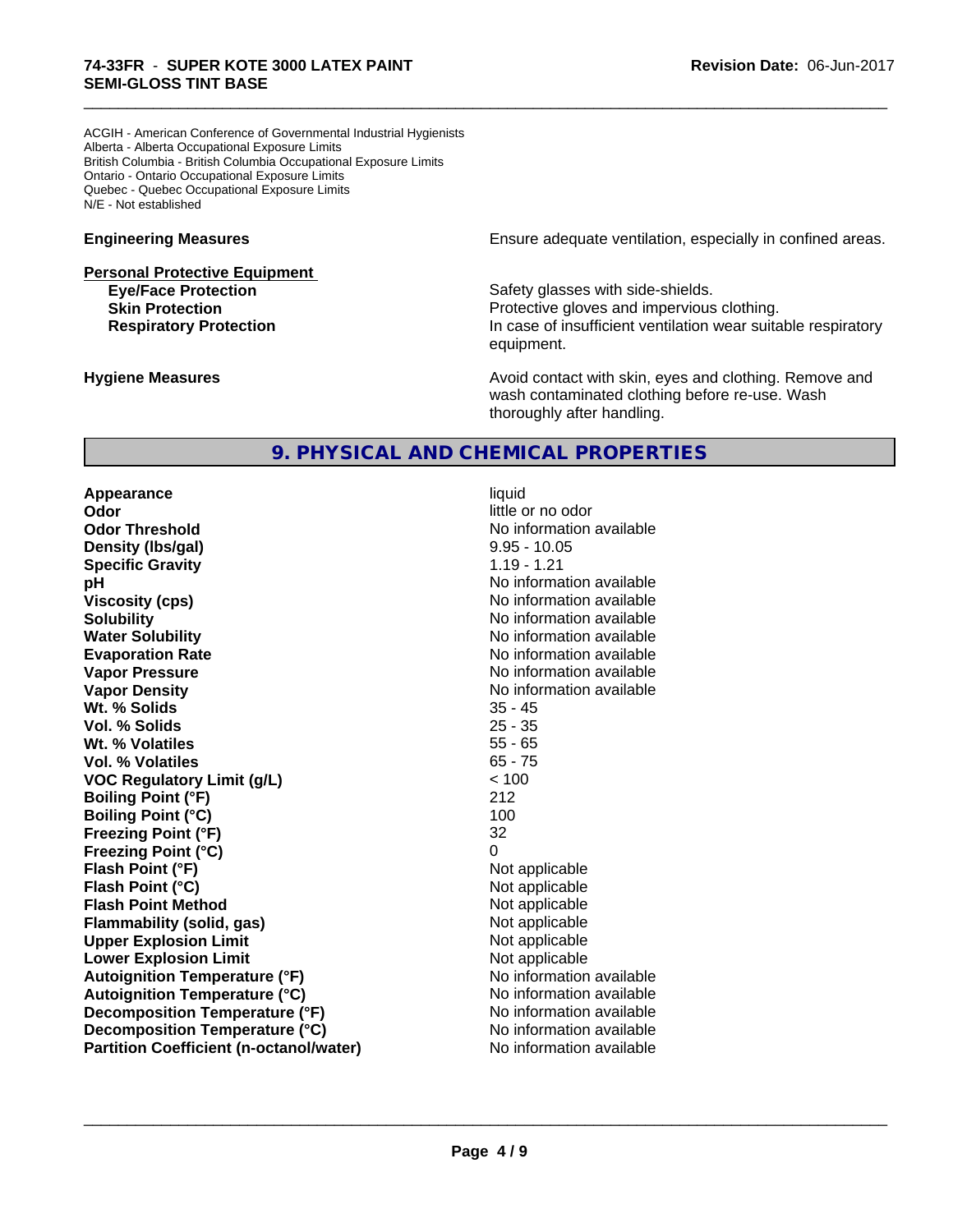# **10. STABILITY AND REACTIVITY**

\_\_\_\_\_\_\_\_\_\_\_\_\_\_\_\_\_\_\_\_\_\_\_\_\_\_\_\_\_\_\_\_\_\_\_\_\_\_\_\_\_\_\_\_\_\_\_\_\_\_\_\_\_\_\_\_\_\_\_\_\_\_\_\_\_\_\_\_\_\_\_\_\_\_\_\_\_\_\_\_\_\_\_\_\_\_\_\_\_\_\_\_\_

| <b>Reactivity</b>                         | Not Applicable                           |
|-------------------------------------------|------------------------------------------|
| <b>Chemical Stability</b>                 | Stable under normal conditions.          |
| <b>Conditions To Avoid</b>                | Prevent from freezing.                   |
| <b>Incompatible Materials</b>             | No materials to be especially mentioned. |
| <b>Hazardous Decomposition Products</b>   | None under normal use.                   |
| <b>Possibility Of Hazardous Reactions</b> | None under normal conditions of use.     |

# **11. TOXICOLOGICAL INFORMATION**

| <b>Product Information</b>               |  |
|------------------------------------------|--|
| Information on likely routes of exposure |  |

**Acute Toxicity<br>Product Information** 

**Principal Routes of Exposure Exposure** Eye contact, skin contact and inhalation.

**No information available** 

#### **Information on toxicological effects**

**Symptoms** No information available

## **Delayed and immediate effects as well as chronic effects from short and long-term exposure**

| Eye contact                     | May cause slight irritation                              |
|---------------------------------|----------------------------------------------------------|
| <b>Skin contact</b>             | Substance may cause slight skin irritation. Prolonged or |
|                                 | repeated contact may dry skin and cause irritation.      |
| <b>Inhalation</b>               | May cause irritation of respiratory tract.               |
| Ingestion                       | Ingestion may cause gastrointestinal irritation, nausea, |
|                                 | vomiting and diarrhea.                                   |
| <b>Sensitization:</b>           | No information available.                                |
| <b>Neurological Effects</b>     | No information available.                                |
| <b>Mutagenic Effects</b>        | No information available.                                |
| <b>Reproductive Effects</b>     | No information available.                                |
| <b>Developmental Effects</b>    | No information available.                                |
| <b>Target Organ Effects</b>     | No information available.                                |
| <b>STOT - single exposure</b>   | No information available.                                |
| <b>STOT - repeated exposure</b> | No information available.                                |
| Other adverse effects           | No information available.                                |
| <b>Aspiration Hazard</b>        | No information available.                                |

#### **Numerical measures of toxicity**

## **The following values are calculated based on chapter 3.1 of the GHS document**

**ATEmix (oral)** 54046 mg/kg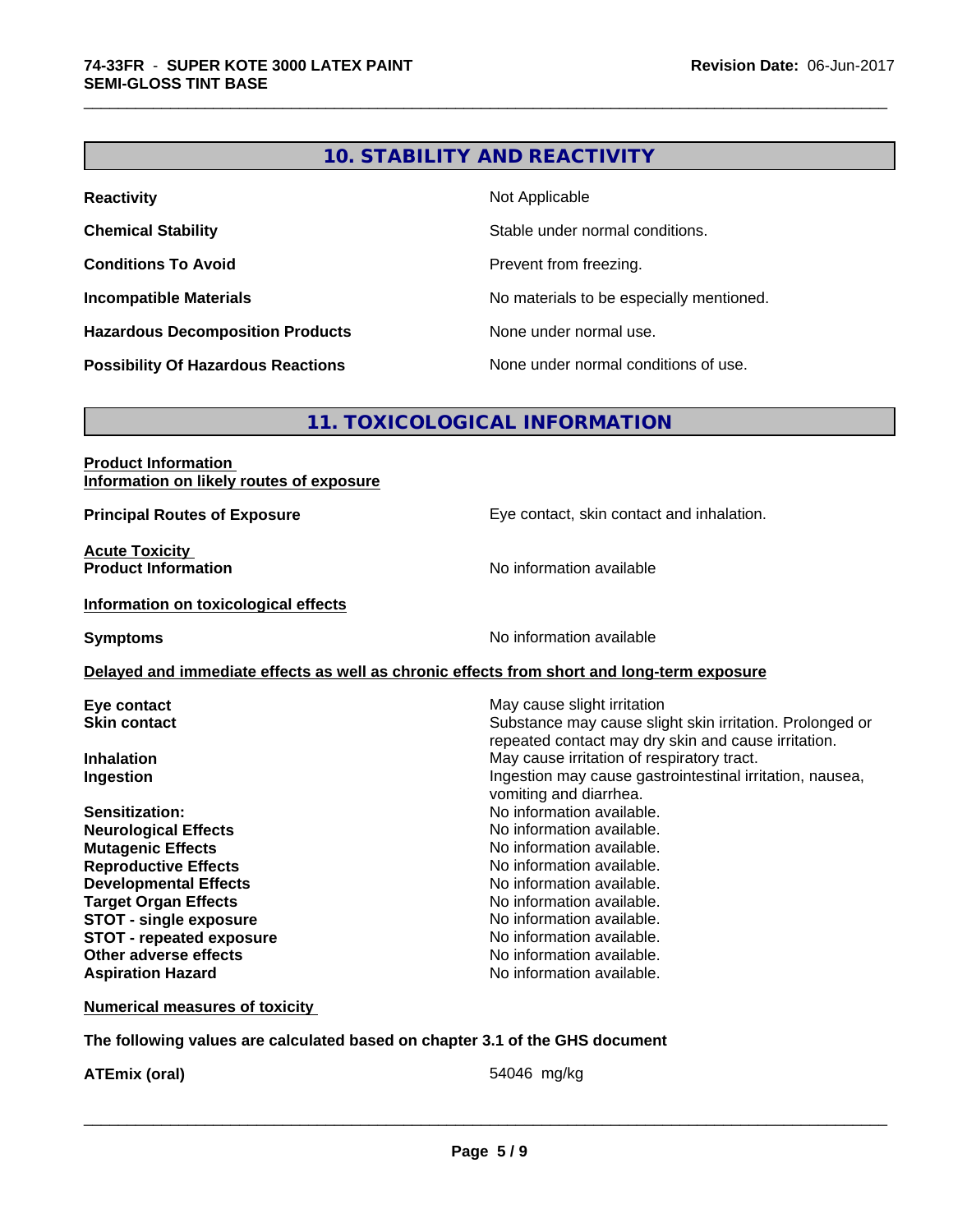## **ATEmix (dermal)** 1086412 mg/kg

\_\_\_\_\_\_\_\_\_\_\_\_\_\_\_\_\_\_\_\_\_\_\_\_\_\_\_\_\_\_\_\_\_\_\_\_\_\_\_\_\_\_\_\_\_\_\_\_\_\_\_\_\_\_\_\_\_\_\_\_\_\_\_\_\_\_\_\_\_\_\_\_\_\_\_\_\_\_\_\_\_\_\_\_\_\_\_\_\_\_\_\_\_

#### **Component**

Titanium dioxide LD50 Oral: > 10000 mg/kg (Rat) Kaolin LD50 Oral: > 5000 mg/kg (Rat)

## **Chronic Toxicity**

#### **Carcinogenicity**

*The information below indicateswhether each agency has listed any ingredient as a carcinogen:.*

| <b>Chemical Name</b> | <b>IARC</b>                           | <b>NTP</b> |
|----------------------|---------------------------------------|------------|
|                      | 2Β<br>Possible<br>Carcinogen<br>Human |            |
| dioxide<br>⊺ıtanıum  |                                       |            |

• Although IARC has classified titanium dioxide as possibly carcinogenic to humans (2B), their summary concludes: "No significant exposure to titanium dioxide is thought to occur during the use of products in which titanium dioxide is bound to other materials, such as paint."

#### **Legend**

IARC - International Agency for Research on Cancer NTP - National Toxicity Program OSHA - Occupational Safety & Health Administration

**12. ECOLOGICAL INFORMATION**

## **Ecotoxicity Effects**

The environmental impact of this product has not been fully investigated.

## **Product Information**

#### **Acute Toxicity to Fish**

No information available

#### **Acute Toxicity to Aquatic Invertebrates**

No information available

#### **Acute Toxicity to Aquatic Plants**

No information available

#### **Persistence / Degradability**

No information available.

#### **Bioaccumulation / Accumulation**

No information available.

#### **Mobility in Environmental Media**

No information available.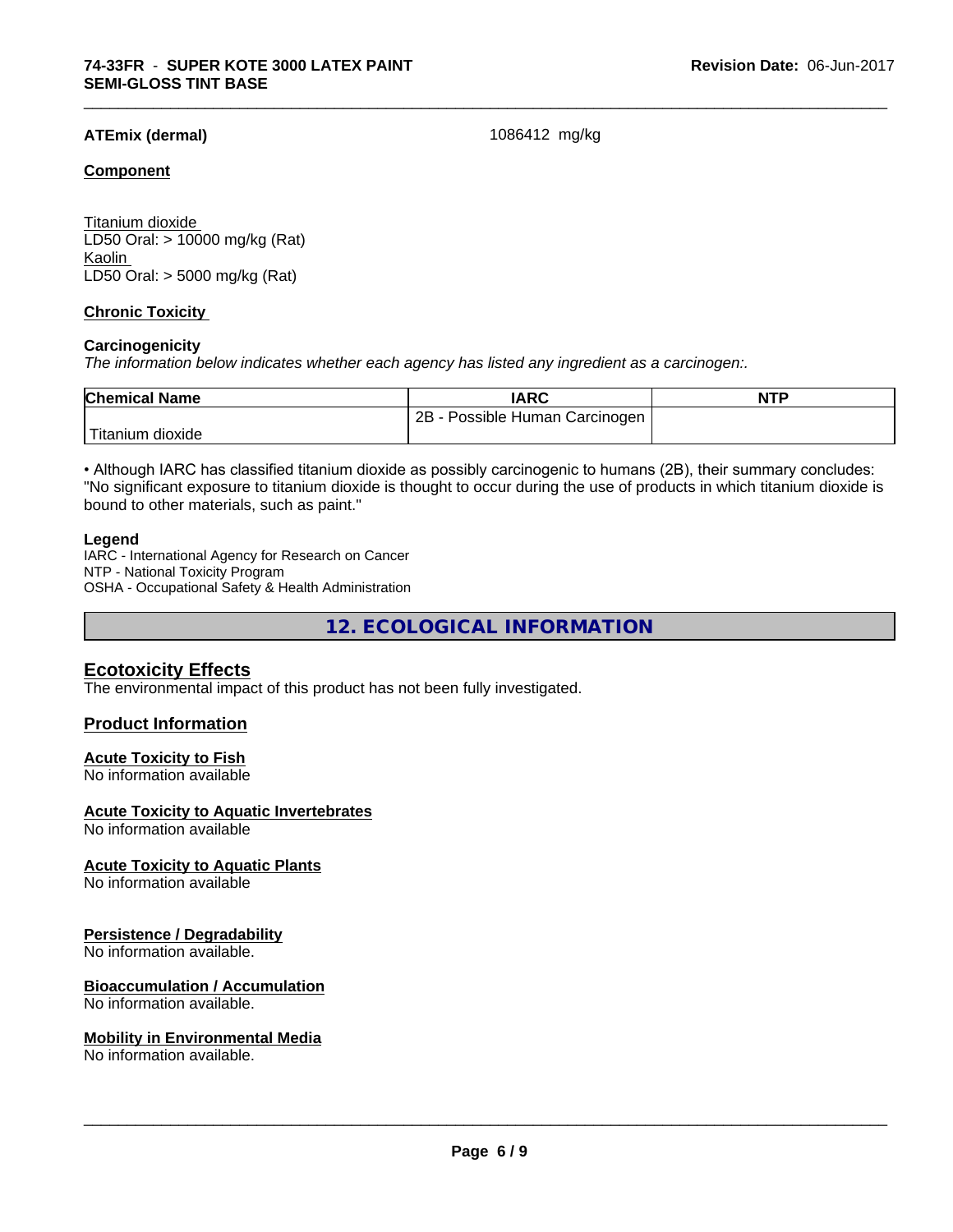**Ozone**

No information available

## **Component**

#### **Acute Toxicity to Fish**

Titanium dioxide  $LC50:$  > 1000 mg/L (Fathead Minnow - 96 hr.)

#### **Acute Toxicity to Aquatic Invertebrates**

No information available

## **Acute Toxicity to Aquatic Plants**

No information available

**13. DISPOSAL CONSIDERATIONS**

\_\_\_\_\_\_\_\_\_\_\_\_\_\_\_\_\_\_\_\_\_\_\_\_\_\_\_\_\_\_\_\_\_\_\_\_\_\_\_\_\_\_\_\_\_\_\_\_\_\_\_\_\_\_\_\_\_\_\_\_\_\_\_\_\_\_\_\_\_\_\_\_\_\_\_\_\_\_\_\_\_\_\_\_\_\_\_\_\_\_\_\_\_

**Waste Disposal Method Dispose of in accordance with federal, state, provincial,** and local regulations. Local requirements may vary, consult your sanitation department or state-designated environmental protection agency for more disposal options.

# **14. TRANSPORT INFORMATION**

| TDG                | Not regulated |
|--------------------|---------------|
| <b>ICAO / IATA</b> | Not regulated |
| <b>IMDG / IMO</b>  | Not regulated |

# **15. REGULATORY INFORMATION**

# **International Inventories**

**TSCA: United States** Yes - All components are listed or exempt. **DSL: Canada** Yes - All components are listed or exempt.

# **National Pollutant Release Inventory (NPRI)**

#### **NPRI Parts 1- 4**

This product contains the following Parts 1-4 NPRI chemicals: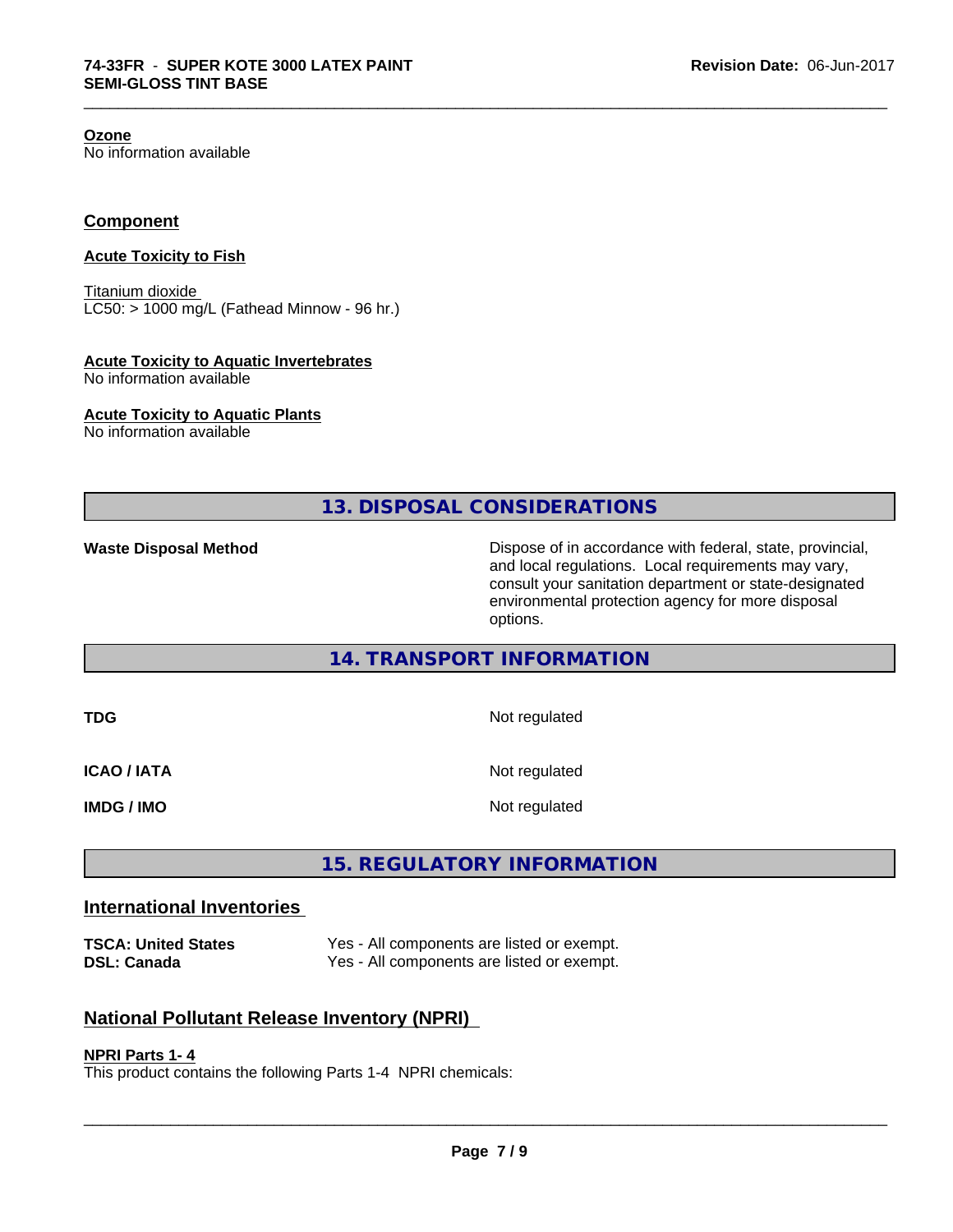| <b>Chemical Name</b>                 | CAS-No     | Weight % (max) | <b>NPRI Parts 1-4</b> |  |
|--------------------------------------|------------|----------------|-----------------------|--|
| Propanoic acid, 2-methyl-, monoester | 25265-77-4 | 5%             | ∟isted                |  |
| with 2,2,4-trimethyl-1,3-pentanediol |            |                |                       |  |

\_\_\_\_\_\_\_\_\_\_\_\_\_\_\_\_\_\_\_\_\_\_\_\_\_\_\_\_\_\_\_\_\_\_\_\_\_\_\_\_\_\_\_\_\_\_\_\_\_\_\_\_\_\_\_\_\_\_\_\_\_\_\_\_\_\_\_\_\_\_\_\_\_\_\_\_\_\_\_\_\_\_\_\_\_\_\_\_\_\_\_\_\_

## **NPRI Part 5**

This product contains the following NPRI Part 5 Chemicals:

*None*

## **WHMIS Regulatory Status**

This product has been classified in accordance with the hazard criteria of the Hazardous Products Regulations (HPR) and the SDS contains all the information required by the HPR.

# **16. OTHER INFORMATION**

| HMIS -             | Health: 1 | <b>Flammability: 0</b> | <b>Reactivity:</b> 0 | $PPE: -$ |
|--------------------|-----------|------------------------|----------------------|----------|
| <b>HMIS Legend</b> |           |                        |                      |          |

- 0 Minimal Hazard
- 1 Slight Hazard
- 2 Moderate Hazard
- 3 Serious Hazard
- 4 Severe Hazard
- Chronic Hazard

X - Consult your supervisor or S.O.P. for "Special" handling instructions.

*Note: The PPE rating has intentionally been left blank. Choose appropriate PPE that will protect employees from the hazards the material will present under the actual normal conditions of use.*

*Caution: HMISÒ ratings are based on a 0-4 rating scale, with 0 representing minimal hazards or risks, and 4 representing significant hazards or risks. Although HMISÒ ratings are not required on MSDSs under 29 CFR 1910.1200, the preparer, has chosen to provide them. HMISÒ ratings are to be used only in conjunction with a fully implemented HMISÒ program by workers who have received appropriate HMISÒ training. HMISÒ is a registered trade and service mark of the NPCA. HMISÒ materials may be purchased exclusively from J. J. Keller (800) 327-6868.*

**WARNING!** If you scrape, sand, or remove old paint, you may release lead dust. LEAD IS TOXIC. EXPOSURE TO LEAD DUST CAN CAUSE SERIOUS ILLNESS, SUCH AS BRAIN DAMAGE, ESPECIALLY IN CHILDREN. PREGNANT WOMEN SHOULD ALSO AVOID EXPOSURE.Wear a NIOSH approved respirator to control lead exposure. Clean up carefully with a HEPA vacuum and a wet mop. Before you start, find out how to protect yourself and your family by logging onto Health Canada @

http://www.hc-sc.gc.ca/ewh-semt/contaminants/lead-plomb/asked\_questions-questions\_posees-eng.php.

| <b>Prepared By</b>                                  | <b>Product Stewardship Department</b><br>Benjamin Moore & Co.<br>101 Paragon Drive<br>Montvale, NJ 07645<br>855-724-6802 |  |
|-----------------------------------------------------|--------------------------------------------------------------------------------------------------------------------------|--|
| <b>Revision Date:</b><br><b>Reason For Revision</b> | 06-Jun-2017<br>Not available                                                                                             |  |